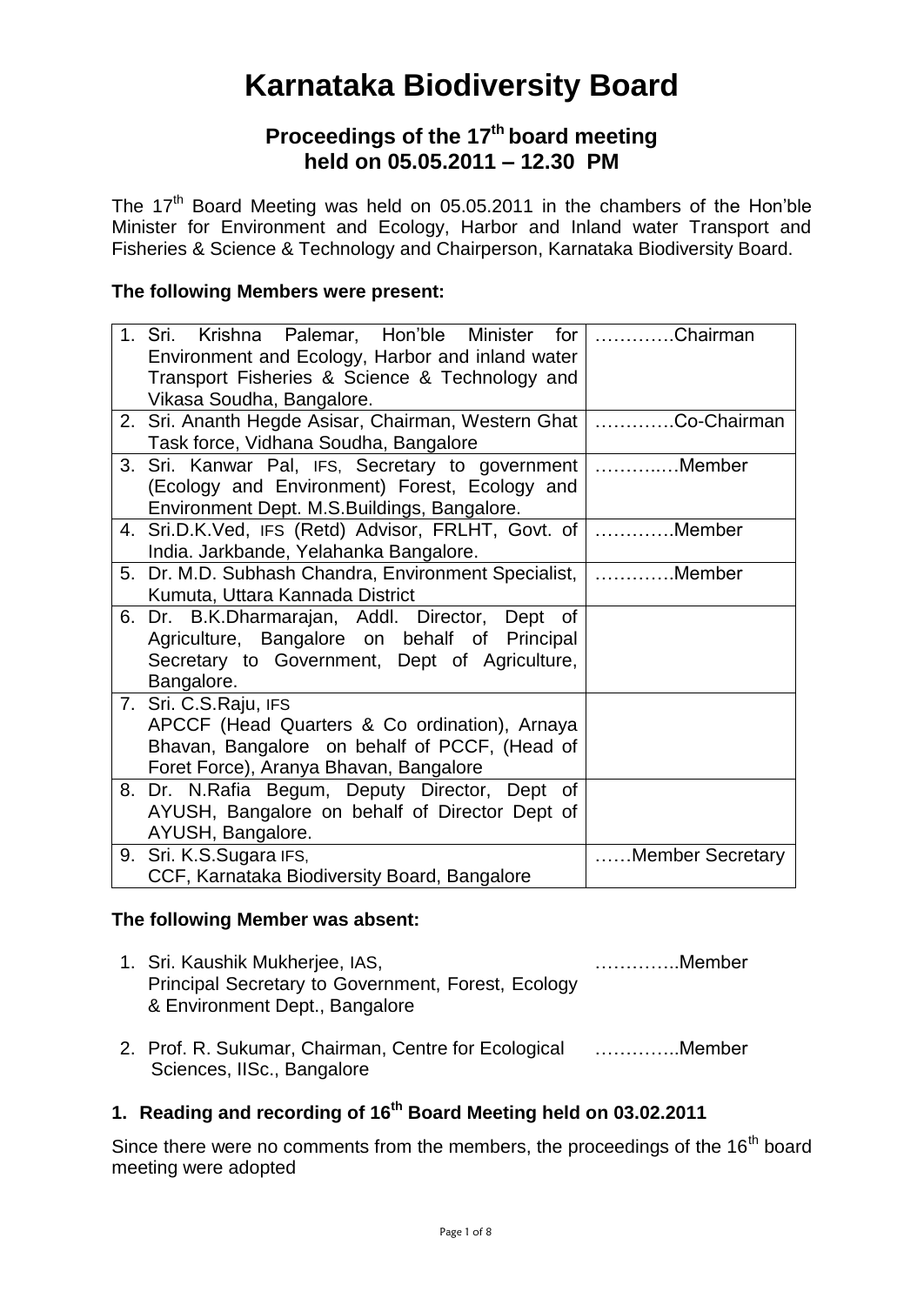## **2. Action taken on 16 th Board Meeting proceeding held on 03.02.2011:**

## **8/11 – Providing suitable staff to Karnataka Biodiversity Board**

The Representative of PCCF informed the board that during the general transfers one Deputy Conservator of Forests would be deputed to the board. The representative of the Director, Dept of AYUSH informed the board that the process of deputing one Deputy Director from their department to board is underway. The board was informed about the publishing of advertisement for appointment of research associates of Botany & Zoology in Kannada and English dailies and the applications are being processed.

## **10/1 – Establishment of Dry Zone Biodiversity Conservation site networks.**

The representative of Principal Chief Conservator of Forests (Head of Forest Force) informed the board that the matter has been referred to the concerned officials and information on raising RET species by Forest department will be furnished to the board shortly.

#### **12/22 – Protection of Mangroves.**

The representative of Principal Chief Conservator of Forests (Head of Forest Force) informed the board that the matter has been referred to the concerned officials and shortly information will be furnished to the board in this regard.

## **13/6 – Declaring Ambargudda as Heritage Site**

The board was informed that preliminary notification has been issued on 31.01.2011 by government vide G.O.No.FEE/21/ENV-2010 and till now no objections have been received to the notification declaring Ambargudda as Heritage Site.

#### **13/11 – Bt. Brinjal – Bt. Crop**

The board was informed that replies have been received from M/s MAYHCO and M/s Sadguru regarding information asked by National Biodiversity Authority. However the reply from UAS, Dharwad is awaited. Further the contents of letter dated: 25-04-11 were read in the meeting by the Member Secretary. It was resolved to report the information received from all the parties to the agreement on Bt. Brinjal Project, to National Biodiversity Authority and to seek their guidance regarding the actions to be taken on violation of the provisions of the Act. The Addl. Director, Dept of Agriculture who was present in the meeting, informed the board that Bt.Brinjal field trials are monitored by UAS, Dharwad officials and not by the Dept. of Agriculture.

## **13/12 – Vegetation Mapping by Forest Survey of India**

The representative of Principal Chief Conservator of Forests (Head of Forest Force) informed the board that the report will be furnished shortly.

#### **14/1 – Removal of some species from the purview of Biological Diversity Act 2002 under section- 40.**

The board was apprised of the report furnished by Dr. Subhash Chandra and it was decided to ask forest department for regulation of harvesting of *Cinnamomum sps*. And in case of *Curcuma angustifolia,* forest department should be asked about the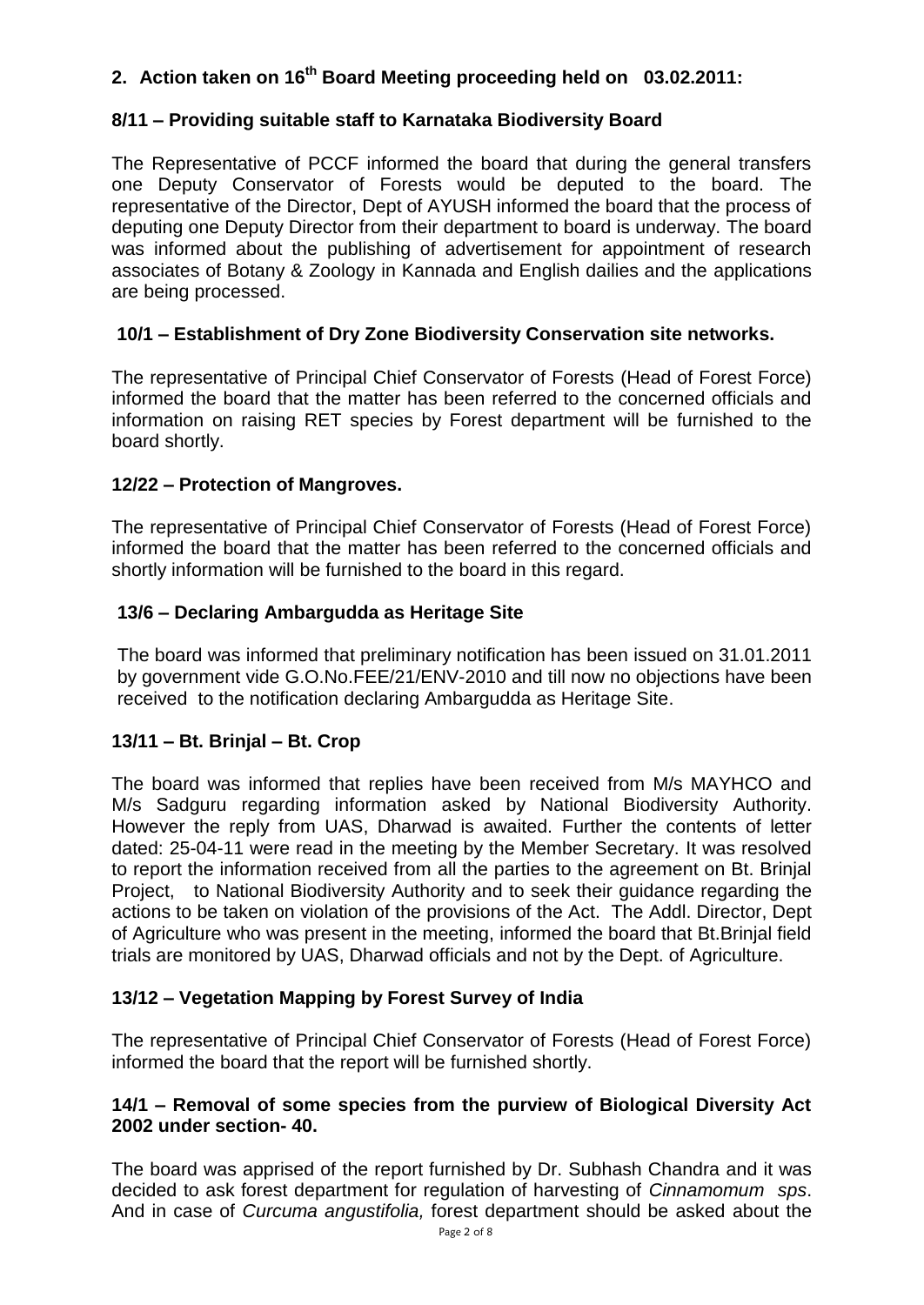method of extraction in order to reduce the over exploitation of the species. It was also decided to write to central government to exclude *Curcuma angustifolia* from the list of 190 plant species notified u/s 40 of the Biodiversity Act 2002.

## **14/3– Declaring Heritage Sites.**

The board was informed regarding letter dated: 14-03-2011 of the Chief Secretary, GoK to Defence Secretary, GOI requesting to give necessary direction to Naval Authorities not to take up firing in the proposed Heritage Site in view of the invaluable biodiversity of the Netrani island and to request them to find out any other suitable land for firing practice in consultation with the District Magistrate. Since the matter concerns strategic defence of the Nation, it was resolved to wait for the directions from Defence Secretary, GOI.

#### **14/4– Heritage Site Management Rules.**

The board noted the action taken.

#### **14/5– Declaring Heritage Trees.**

The board noted the action taken.

#### **14/8– Protection of Estuaries.**

It was resolved to remind Dr. V.N. Nayak, Dept of Marine biology, Karnataka University PG Centre, Karwar to submit the survey report as early as possible

#### **14/9– Preparation of Documentary film.**

The board noted the action taken.

#### **14/10– Conference of Biodiversity Management Committees in Bangalore.**

It was decided to conduct the conference in Bangalore inviting board members, Biodiversity Experts, Members of active Biodiversity Management Committees, line department officials. Detail proposal may be prepared on the matter.

#### **14/11– Amendment to Karnataka Tree preservation Act.**

The representative of Principal Chief Conservator of Forests (Head of Forest Force) informed the board that the proceedings of the consultative workshop involving farmers, NGOs, Environmentalists and Senior forest officers has been submitted to government and government would take action after discussion in the cabinet.

#### **14/13–Preparation of district level Action Plan on Biodiversity**

The member secretary informed the board about the circular issued by RDPR department regarding district level action plan on biodiversity and CEOs of all ZPs have been requested to prepare the action plan as early as possible.

#### **14/14– Project proposal of Pilukula Nisarga Dhama Society (R)**

The board noted the action taken.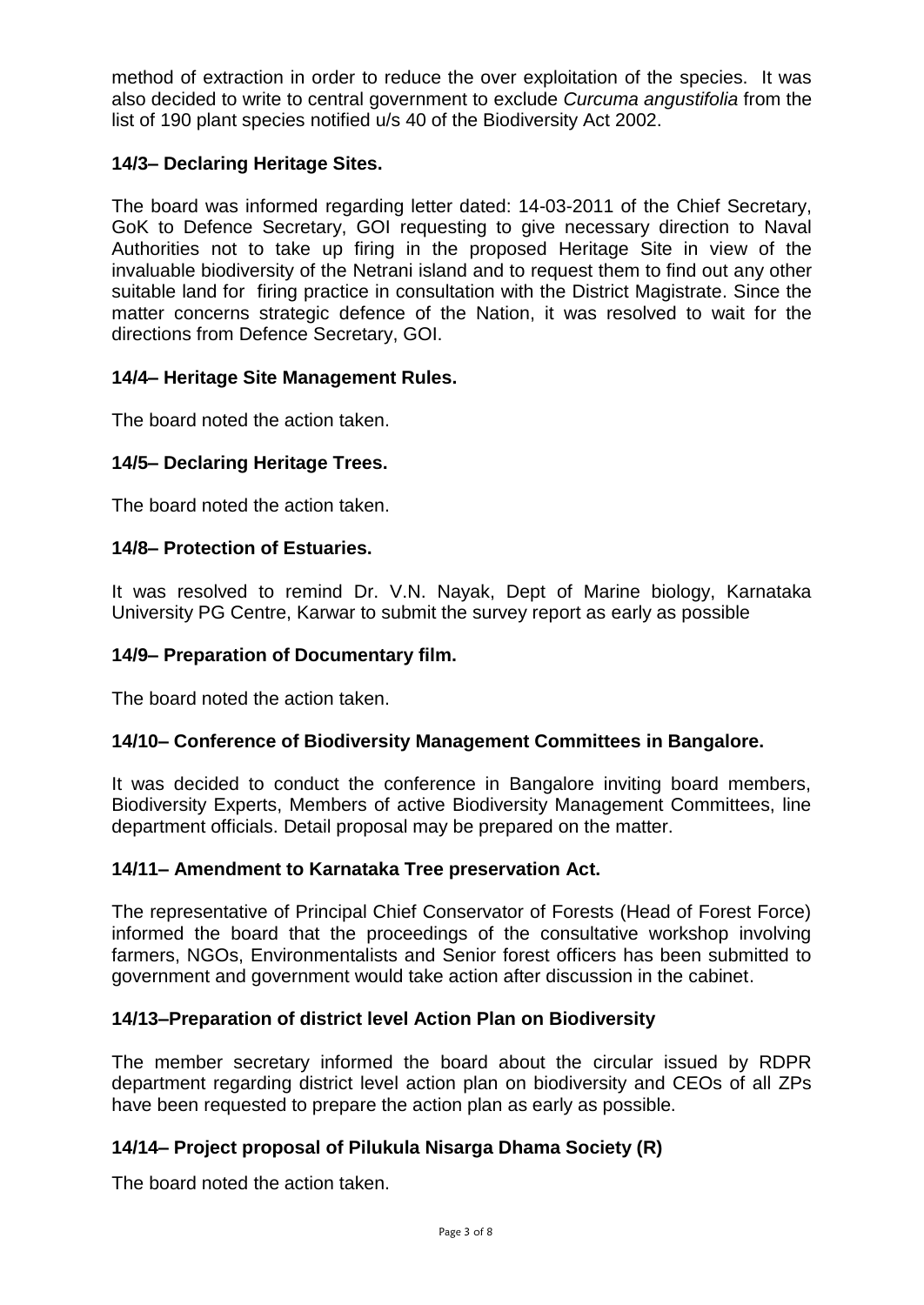## **14/16– Project proposal of Baseline profiling of Cultural-Heritage Biodiversity Resources in select Eco-zones of Karnataka**

The secretary (E&E), Dept of FEE informed the board that a government order has been issued in this regard.

### **15/1– Declaration of Natural Heritage Site.**

The board noted the action taken. It was decided to send the reminder.

#### **15/2– Declaration of Agro Biodiversity Heritage Site.**

The board noted the action taken. It was decided to send the reminder.

## **15/3– Declaration of some river patches as Heritage Site.**

It was resolved to refer the copies of Government order declaring 7 patches in Karnataka as fish sanctuaries to know about activities prohibited in those areas after declaration. It was also decided to send remainder to Director of Fisheries and to get the opinion regarding declaration of remaining 9 patches as fish sanctuaries by department of fisheries under Karnataka inland fisheries conservation, development and Regulation Act 1966.

## **15/9– Financial assistance to the take 2010 Symposium.**

The board noted the action taken.

#### **15/10– Integrated ecological carrying capacity study of Uttara Kannada District.**

It was resolved to request the principal investigator of the project to make a presentation in the chambers of Principal Secretary, Forest, Ecology & Environment Dept. before release of second installment.

#### **15/12– Declaration of Sri. Lakshmikantha Swamy, Medicinal Eco-park, Devaragudda (Sri giri), Padmanabhanagar, Bangalore as heritage site.**

It was resolved that if the opinion from Commissioner, BBMP, Bangalore regarding declaring the said land as biodiversity heritage site is not received in a week, the process of declaring the land as heritage site may be initiated by the concerned authorities.

#### **15/13– Financial assistance to Raichur Vignana Kendra for establishment of biodiversity park.**

Since no response is received from Deputy Conservator of Forests (Social Forestry), Raichur district even after two letters, it was decided to drop the matter.

#### **16/1 Establishment of Dry Zone Biodiversity In-situ Conservation sites network**

In view of the unavailability of funds, the board approved the modified proposal prepared in consultation with the FRLHT :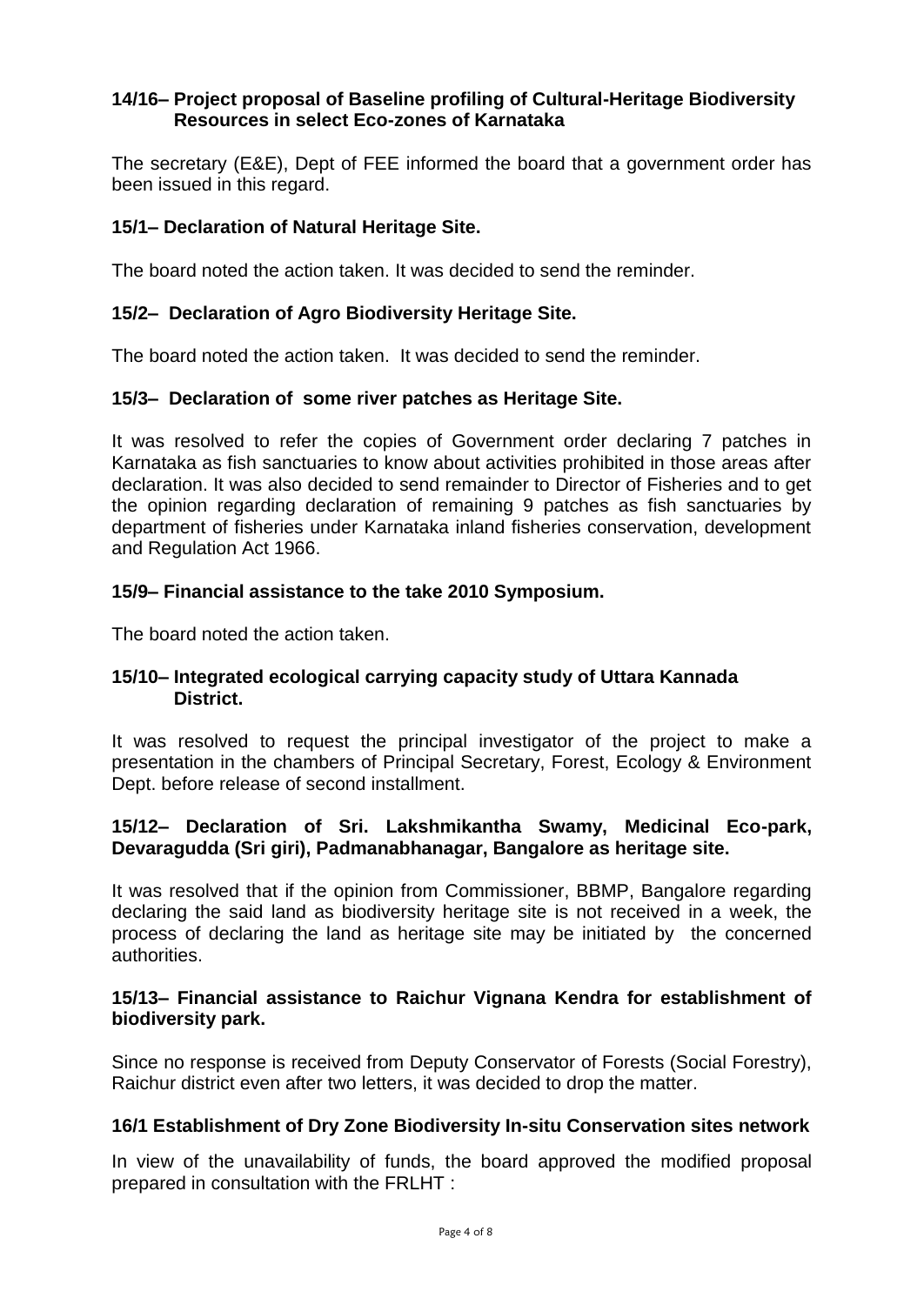- 1. Herbarium Assistance = Rs. 36,000/-
- 2. Cost of protection and maintenance for  $2^{nd}$  to  $5^{th}$  $=$  Rs. 10.01 lakhs for 13 sites in the 2<sup>nd</sup> year.
- 3. Botanical Survey (Rs. 1.50 lakh+ Rs 25000)=Rs 1.75 lakh for 13 sites for two seasons
- 4. Transportation Charges for two seasons = Rs. 52,000/-
- 5. Honorarium for local experts 2 persons for 6 days including travel @ Rs.500/ per site = Rs. 78,000/-
- 6. Institutional Charges 10% = Rs.30,500/-

The total cost of Rs.**13.725** lakhs of this project was approved by the board.

The proposal to take up works in five districts of Ramnagar, Chickballapur, Haveri, Gadag & Yadgir may be taken up if sufficient funds are available at a later stage.

## **16/3- Declaration of Mango Farm as Agro Biodiversity Heritage Site.**

The board noted the action taken. It was decided to send remainders to concerned Sr. Asst. Director of Horticulture and Deputy Conservator of Forests (Social Forestry) to get the proposal as early as possible.

## **16/4 Project on Conservation and Utilization of Deep water Rice Genetic Resources of the Varada River Course in the Western Ghats of Karnataka.**

The member secretary informed the board that project proposal submitted by Dr..G.S.Mohan, Junior Breeder (Rice), Agriculture Research Station, Ponnampet, Kodagu, (U.A.S. Bangalore) was discussed in the meeting of Expert Committee on Agro biodiversity held on 21/3/2011. As per the recommendation of the Expert Committee a revised project proposal costing Rs. 7.905 lakhs has been submitted by the Principal Investigator and the same is put for the consideration of the Board.

The revised proposal was discussed in the board and it was suggested that the duration of the project should be one year instead of two years proposed now and stipend should be reduced to Rs 6000/- pm. Further, the purchase of laptop was not agreed by the members. It was decided that the project proposal should be resubmitted duly incorporating the above suggestions.

#### **16/5 - Financial Assistance to conduct National Seminar on Forest Resources: Diversity, Utilization and Conservation**

The board noted the action taken.

#### **16/6 - Incentives to farmers who are maintaining Traditional Varieties of crops.**

The board was informed about the decision taken in the agro biodiversity expert committee meeting to prepare a comprehensive proposal in consultation with the experts in the field. It was resolved to involve agriculture department to implement recommendations that would emerge in the expert committee meeting.

#### **16/7 - Biodiversity Awareness programmes in Eco clubs established under NGC programme.**

The board noted the action taken.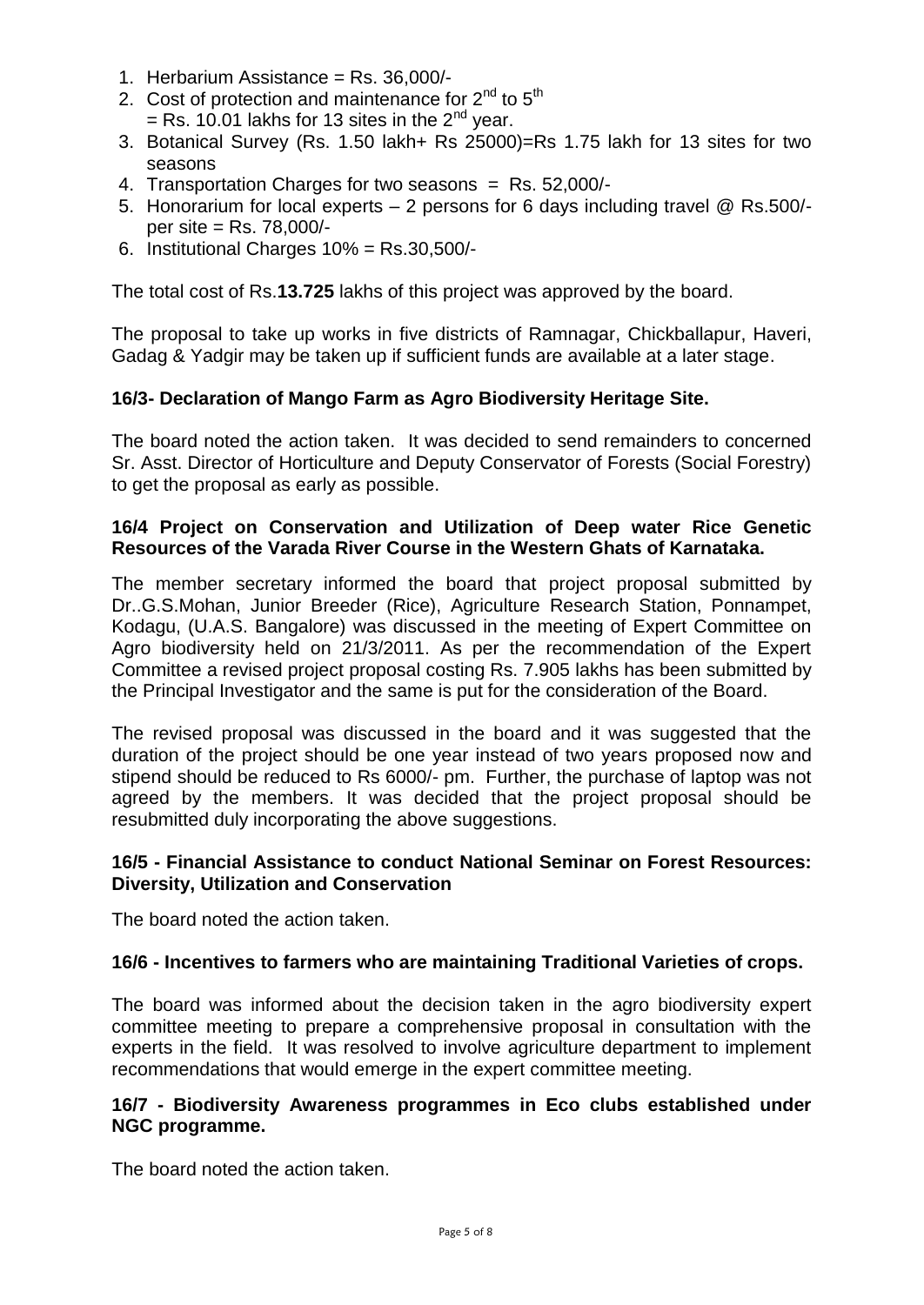## **16/8- Providing incentives to owners of the Heritage trees.**

The board was informed that as resolved 16<sup>th</sup> board meeting the matter was referred to expert committee on heritage site and following suggestions were emerged:

- 1) The expenses required to maintain and to protect Heritage Trees from biotic and abiotic pressures, on request of the owner of such trees.
- 2) Symbolic one time reward as incentive to protect the Heritage trees.
- 3) Reward by District Incharge Minister on special occasion like Biodiversity day, Earth day, Environment day and honoring the owners of Heritage tree by local dignitaries'.
- 4) Publishing photograph of the owner along with Heritage Tree in leading dailies.

The board approved the suggestions and directed to fix signage and boards in the vicinity of heritage trees. It was also resolved to quantify the incentives and expenses as far as possible.

### **16/9- Providing financial assistance to BMCs for protection of Biodiversity Heritage Sites**

The board noted the action taken.

### **16/10 - Construction of agriculture museum building in E-10 Block of GKVK Campus**

The board noted the action taken.

## **16/11 - Organizing Awareness Programmes on Environment throughout state by Vanamitra organization**

As Vanamitra organization did not submit the requirements of the equipment needed by them, the board decided to defer the proposal.

#### **16/12 - Financial assistance to "Karnataka Grameena Paramparika Vaidya Parishat (R).**

The board noted the action taken.

## **16/13 - Financial assistance to Dept. of Botany, University of Dharwad.**

The board noted the action taken.

#### **16/14 - Annual plan of operation for balance amount of Rs. 22.393 lakhs**

It was decided that the amount of Rs. 22.393 lakhs can be spend by the member secretary. The Secretary (E&E) informed the board that the matter will be pursued with Department of Finance for necessary revalidation.

#### **New Subject**:

## **17/1 - Budget allocation for the year 2011-12**

The board noted the budget allocation of Rs.129.50 lakhs for the year 2011-12 and approved the Annual Plan submitted by Member Secretary.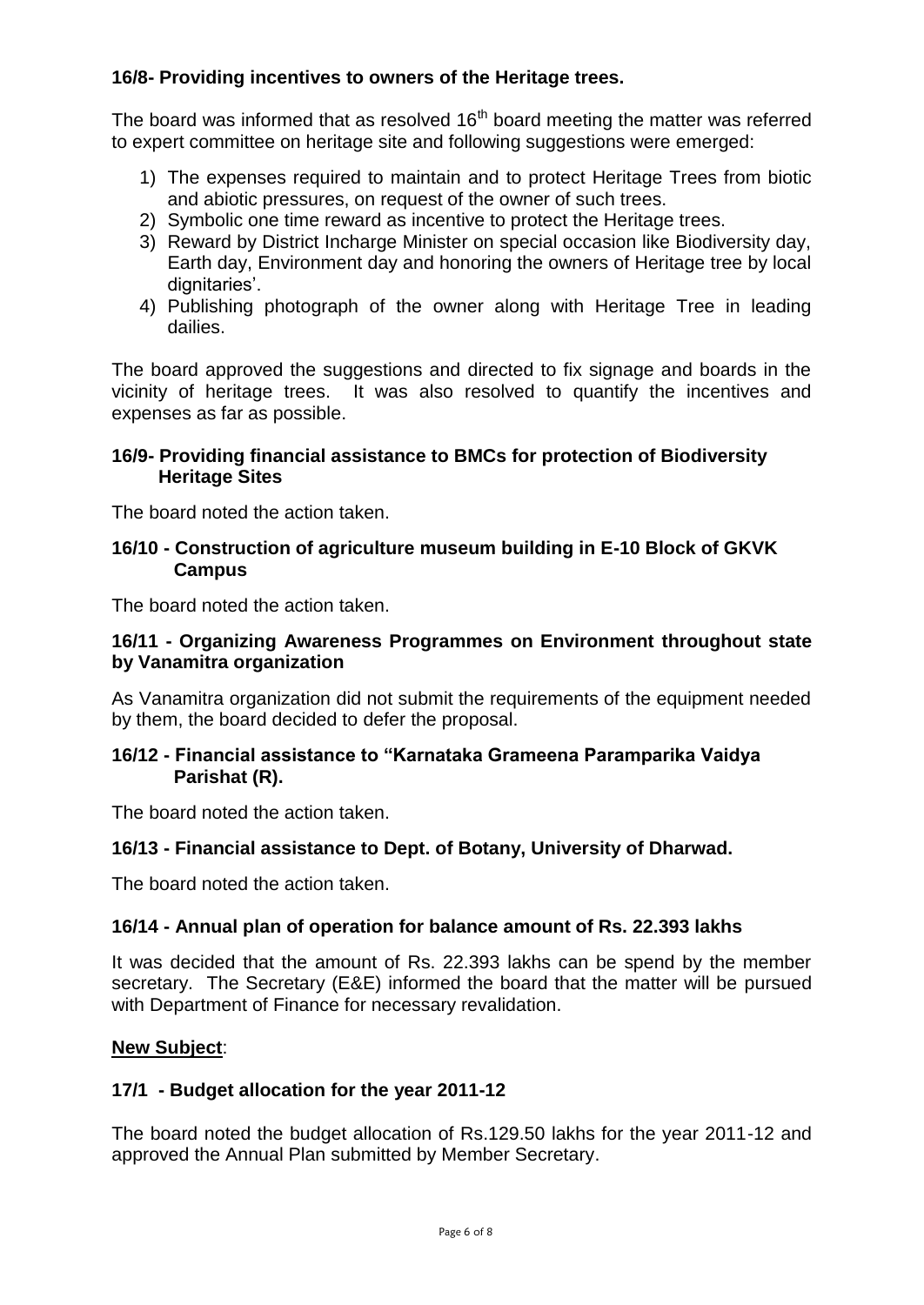## **17/2 - Continuous absence of non-official member in Karnataka Biodiversity Board meetings.**

It was decided to take action after getting opinion from Prof. Sukumar regarding his continuation as board member.

#### **17/3 - Project on improving livelihood opportunities for rural people by conservation and sustainable use of biodiversity.**

The board noted the livelihood project proposal submitted to National Biodiversity Authority. The abstract of the project proposal is as under:

| SI.<br>No. | <b>Ecosystem</b>  | <b>Programme</b>                                      | <b>Amount</b><br>(in Rs |
|------------|-------------------|-------------------------------------------------------|-------------------------|
|            |                   |                                                       | lakhs)                  |
| 1.         | Agro Ecosystems   | Encouragement of agro forestry                        | 2004.00                 |
|            |                   | Encouragement to Organic farming/on-farm              | 15.00                   |
|            |                   | conservation work                                     |                         |
|            |                   | Diversified farming systems                           | 12.50                   |
|            |                   | Focus on conservation of genetic diversity            | 10.00                   |
|            |                   | Establishment and Maintenance of community seed       | 10.00                   |
|            |                   | banks:                                                |                         |
|            |                   | Promotion of biodiversity linked tourism in           | 22.00                   |
|            |                   | <b>Biodiversity Heritage Sites/trees</b>              |                         |
| 2.         | <b>Forest</b>     | Adoption of improved fuel wood efficiency devices     | 10.00                   |
|            | <b>Ecosystem</b>  | Providing alternative energy devices (Solar           | 20.00                   |
|            |                   | Cookers)                                              |                         |
|            |                   | Promotion of conservation of biodiversity outside     | 30.00                   |
|            |                   | the protected area network on private                 |                         |
|            |                   | property/common lands/water                           |                         |
|            |                   | Utilization of invasive species for furniture making, | 10.00                   |
|            |                   | Basket weaving etc                                    |                         |
| 3.         | <b>Mountain</b>   | Conservation of sacred groves                         | 511.00                  |
|            | <b>Ecosystems</b> |                                                       |                         |
|            |                   | Strengthening traditional practices of Rain water     | 8.00                    |
|            |                   | harvesting                                            |                         |
| 4.         | Desert (dry land) | Encouraging local breeds of chicken and promoting     | 30.00                   |
|            | <b>Ecosystem</b>  | cultivation Aloevera                                  |                         |
| 5.         | Wetland           | Studies on fish and hydrophytes                       | 10.00                   |
|            | <b>Ecosystem</b>  |                                                       |                         |
|            | <b>Coastal</b>    | Awareness training to stakeholders on coral reef      | 5.00                    |
|            | <b>Ecosystem</b>  |                                                       |                         |
|            |                   | Mangrove restoration activities                       | 18.00                   |
|            |                   | <b>Grand Total</b>                                    | 2,725.50                |

#### **17/4 - Permission to Submit of Karnataka Biodiversity Annual Accounts to Accountant General Karnataka for every financial year**

It was resolved to give one time authorization to Member Secretary to submit the Annual Accounts and revised Accounts (if any) for every financial year directly to the accountant general, Karnataka for audit and further action.